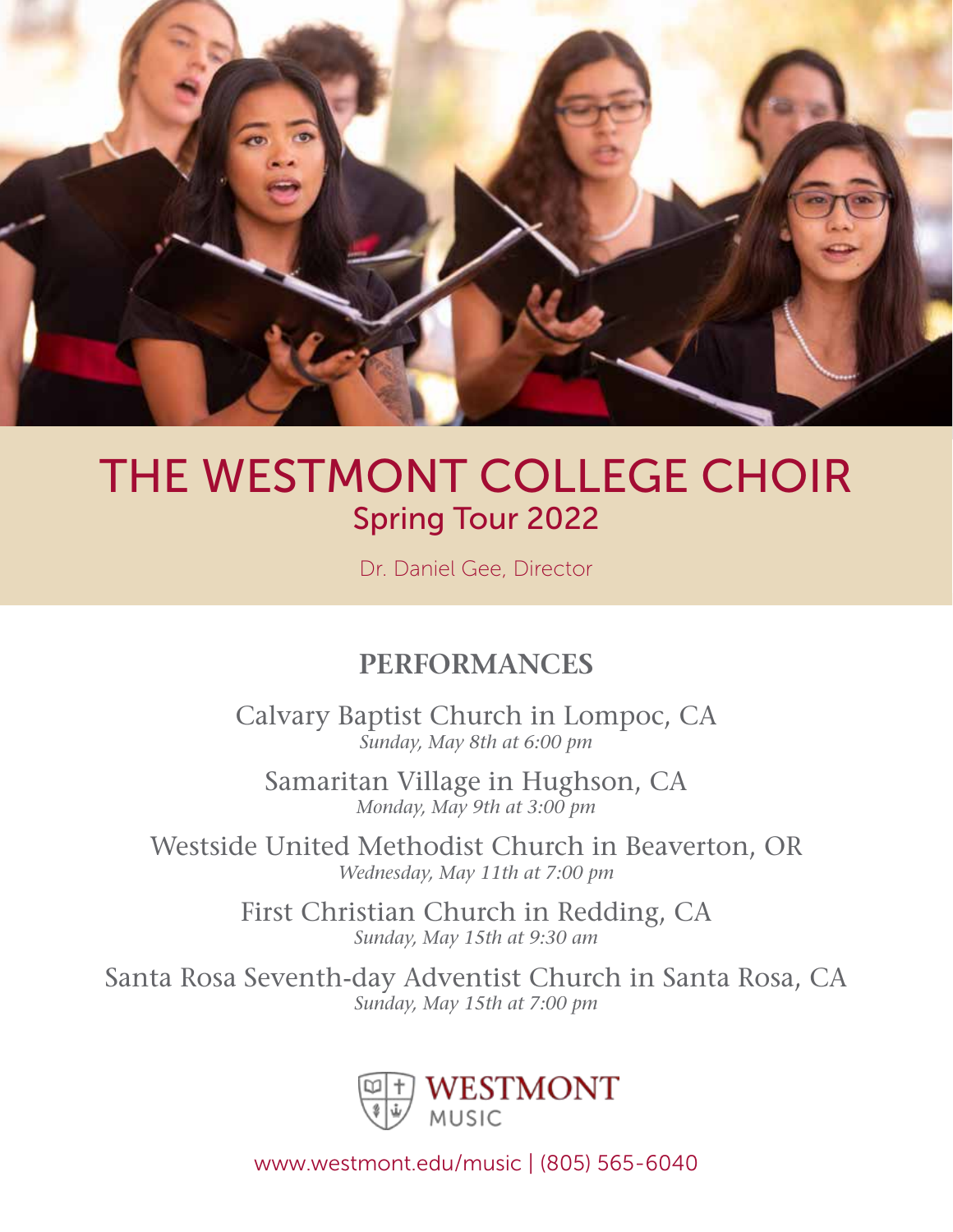### **to be selected from**

### *Westmont College Choir*

| <b>Table Grace for a Choir</b>               | Daniel Gee (b. 1991)                         |
|----------------------------------------------|----------------------------------------------|
| <b>Set Me As A Seal</b>                      | René Clausen (b. 1953)                       |
| <b>Sweet Rivers</b>                          | Reginald Unterseher (b. 1956)                |
| <b>Super Flumina Babylonis</b>               | Giovanni Pierluigi da Palestrina (1525-1594) |
| Cuán Bueno                                   | Daniel Gee (b. 1991)                         |
| <b>Arroz Con Leche</b>                       | Carlos Guastavino (1912-2000)                |
| <b>Mid-Winter Songs</b>                      | Morten Lauridsen (b. 1943)                   |
| III. She Tells Her Love While Half Asleep    |                                              |
| IV. Mid-Winter Waking                        |                                              |
| "The Promise of Living" from The Tender Land | Aaron Copland (1900-1990)                    |
| <b>Great is Thy Faithfulness</b>             | arr. Shawn Kirchner (b. 1970)                |
| <b>Always Remember</b>                       | Andraé Crouch (1942-2015)                    |
|                                              | arr. Jason Max Ferdinand                     |
|                                              |                                              |

### *Westmont Chamber Singers*

**Indianas** Carlos Guastavino (1912-2000)

I. Gala Del Dia II. Quién Fuera Como El Jazmín III. Chañarcito, Chañarcito IV. Viento Norte

**Amazing Grace** arr. Greg Jasperse (b. 1968) **Deep River arr.** Alice Parker (b. 1925) & arr. Robert Shaw (1916-1999) **Ev'ry Time I Feel the Spirit** arr. William Dawson (1899-1990)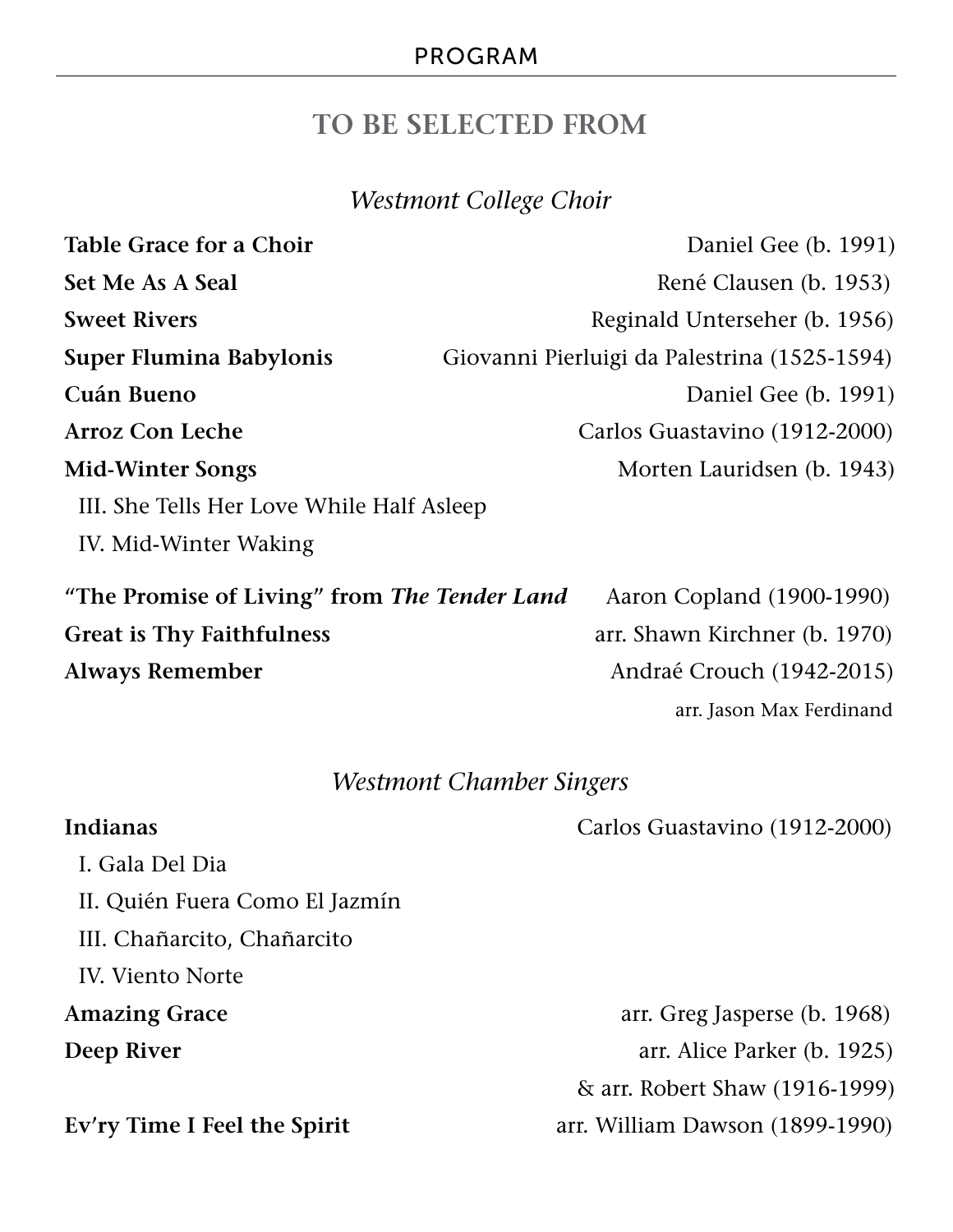### **Dr. Daniel Gee, Director Neil Di Maggio, Collaborative Pianist**

### **Sopranos**

Maddy Booker Karis Daley Katie Knapp Sasha Mitsuk Joy Sturges Katie Ticas

**Altos** Abi Bradshaw Emma Daniel Joanna Martin Emma Mitchell Alex Morgan Kristiana Phillips Kelly Vivanco

### **Tenors**

Ben Buskirk Caleb Marll Cade Petrie Evan Tsuei Sibo Msibi

### **Basses**

Nathan Carlin Blake LaBrie Caleb Lambert Nathanael Nims Sean Ryan Caleb Wilcox

## **Westmont Chamber Singers**

**Dr. Daniel Gee, Director Lonnie Ostrander, Collaborative Pianist**

**Sopranos** Katie Knapp Joy Sturges

**Altos** Maddy Booker Emma Daniel

**Tenors** Nathan Carlin Sibo Msibi

**Basses** Blake LaBrie Sean Ryan